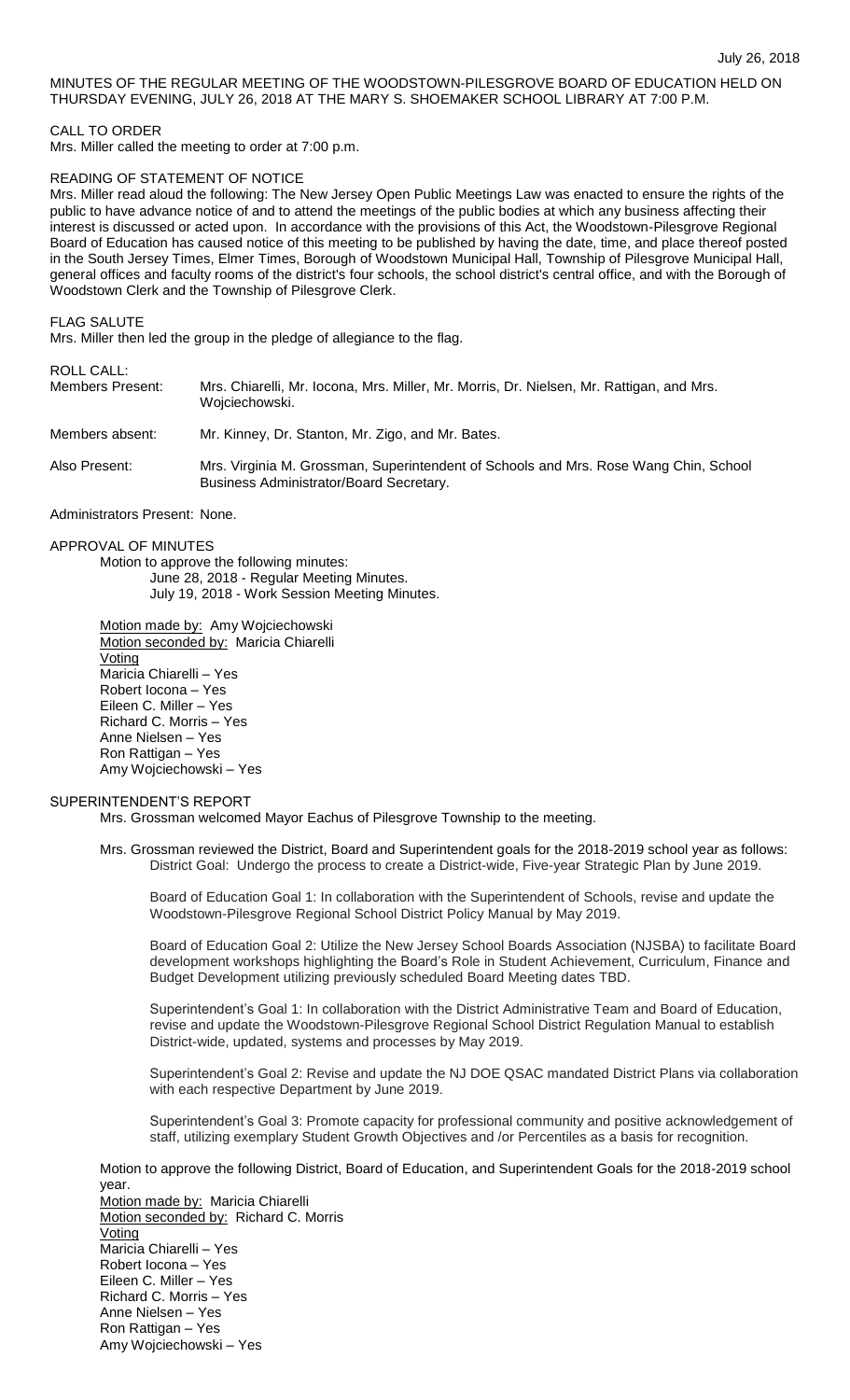## AUDIENCE PARTICIPATION - None

## INSTRUCTION/CURRICULUM

Motion to approve the following items as recommended by the Superintendent:

Harassment, Intimidation and Bullying report for July 2018 and to provide notification letters as required to parents/guardians advising that this information has been provided to the Board of Education.

Attendance of the SPELL JIF Joint Retreat, by Rose Wang Chin, on September 26-28, 2018, in Cape May. All room charges, meals, conference packages and activities will be paid directly by the JIF.

July 2018 High School field trip list. (see page 144 through 145)

Woodstown-Pilesgrove Regional School District to participate in the approved interschool athletic program sponsored by the NJSIAA for the 2018-2019 school year.

Renewal of the New Jersey State Athletic Association membership for the 2018-2019 school year. Cost of membership - \$2,150.

Motion made by: Maricia Chiarelli Motion seconded by: Anne Nielsen Voting Maricia Chiarelli – Yes Robert Iocona – Yes Eileen C. Miller – Yes Richard C. Morris – Yes Anne Nielsen – Yes Ron Rattigan – Yes Amy Wojciechowski – Yes

## ADMINISTRATION/PERSONNEL

Motion to approve the following items as recommended by the Superintendent:

Medical leave of absence for Andrea Bramante from 6/25/2018 through approximately 8/20/2018.

Resignation of Christie Nelson as a part time library aide effective 7/24/2018.

New Staff/Long Term Substitutes - all appointments are pending criminal background check and certification.

Dan Evans as an Interim Assistant to the Athletic Director from 7/9/2018 through 8/10/2018 at a per diem rate of \$430.08 not to exceed \$13,000.

Jennifer Hildebrand as an Interim Assistant to the Athletic Director from 8/8/2018 through 9/1/2018 at a per diem rate of .25 x \$370.88 per day not to exceed \$1,483.

#### Extra Duty Appointments

Rescind the extra duty appointment for Dan Evans for 1 day during the summer of 2018. NOTE: This was approved at the June 28, 2018 Board meeting.

One additional day for Karen Gillespie at her per diem rate. NOTE: This is a replacement day for the one vacated by Dan Evans.

High school extra duty ATL list for the 2018-2019 school year. (see page 146)

High school extra duty/advisor list for the 2018-2019 school year. (see page 147 through 150)

Chris Snyder to serve as the Host Site Academy Supervisor/Liaison for the Salem County Vo-Tech for the 2018-2019 school year. NOTE: This is in addition to his regular duties and a stipend is provided by the Salem County Vo-Tech for these services.

Substitutes 2018-2019 School Year Michelle Dougherty, substitute teacher.

July 2018 high school volunteer list. (see page 151)

# Job Descriptions:

Maintenance - revised. Interim Assistant Athletic Director. Classroom Aide.

Motion made by: Robert locona Motion seconded by: Amy Wojciechowski Voting Maricia Chiarelli – Yes Robert Iocona – Yes Eileen C. Miller – Yes Richard C. Morris – Yes Anne Nielsen – Yes Ron Rattigan – Yes Amy Wojciechowski – Yes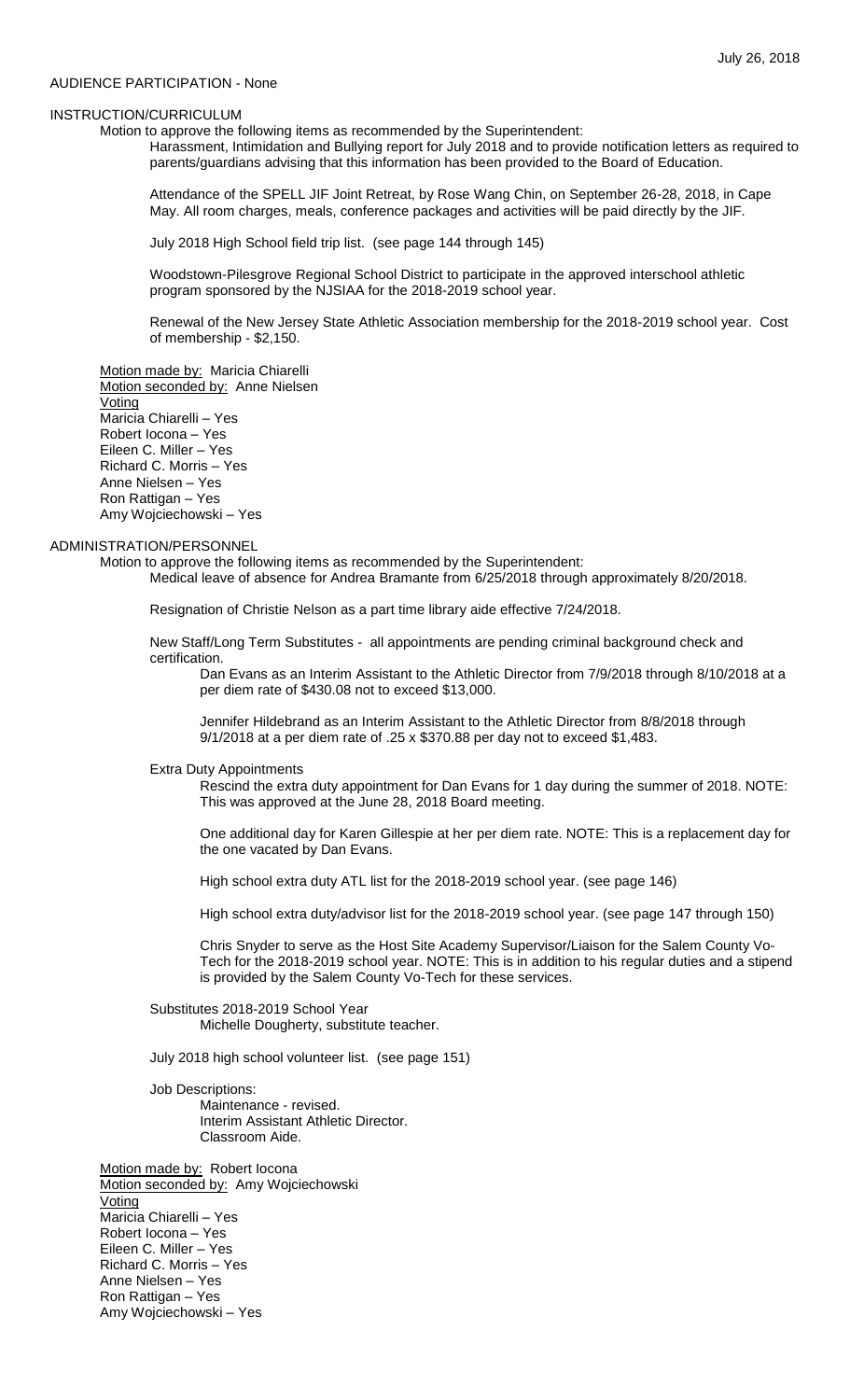Motion to approve the following as recommended by the Superintendent (voting not applicable to sending district representatives):

Maternity leave of absence for Jennifer Hildebrand, Dean of Students at Shoemaker, from approximately 10/2/18 through approximately 2/4/2019.

Diane Cioffi to return to work part time effective 7/10/2018.

Letter of resignation from John Petsch, Special Education Teacher at the Mary Shoemaker School, effective 7/25/2018.

Jennifer Quinn as a long term substitute Kindergarten teacher for Sara Behnke from approximately 9/4/2018 through approximately 12/3/2018. Salary - BA, Step 2 (\$50,824) pro-rated, pending criminal background check and certification.

Motion made by: Robert locona Motion seconded by: Amy Wojciechowski Voting Maricia Chiarelli – Yes Robert Iocona – Yes Eileen C. Miller – Yes Anne Nielsen – Yes Ron Rattigan – Yes Amy Wojciechowski – Yes

## OPERATIONS/FINANCE

Motion to approve the following financial reports as recommended by the School Business Administrator: (see Board Minutes Financial Back-up Binder for details).

\_\_\_\_\_\_\_\_\_\_\_\_\_\_\_\_\_\_\_\_\_\_\_\_\_\_\_\_\_ \_\_\_\_\_\_\_\_\_\_\_\_\_\_\_\_\_\_\_\_\_\_\_\_

Pursuant to N.J.A.C. 6A:23A-16.10 (c)3, I certify that as of June 30, 2018, no budgetary line item account has obligations and payments (contractual orders) which in total exceed the amount appropriated by the Woodstown-Pilesgrove Regional Board of Education pursuant to N.J.S.A. 18A:22-8.1 and N.J.S.A. 18A:22-8.2 and no budgetary line item account has been over-expended in violation of N.J.A.C. 6:23- 16.10 (a)1.

Board Secretary **Date** 

The June 30, 2018, preliminary Report of the Treasurer of School Funds for the 2017-2018 school year is in agreement with the June 30, 2018, preliminary Report of the Board Secretary, pending audit.

Pursuant to N.J.A.C. 6A:23A-16.10(c)4, that the Woodstown-Pilesgrove Regional Board of Education certifies that as of June 30, 2018, and after review of the Secretary's Monthly Financial Report and the Treasurer's Monthly Financial Report and upon consultation with the appropriate district officials, to the best of the Board's knowledge, no major account or fund has been over-expended in violation of N.J.A.C. 6A:23A-16.10(a)1 and that sufficient funds are available to meet the district's financial obligations for the remainder of the fiscal year.

EFT's for June 2018, additional hand check payments for June 2018, additional payment list for the month of June 2018, and payment list for the month of July 2018.

Transfer of funds as previously approved by the Superintendent pursuant to 18A:22-8.1 for the month of June 2018.

Additional financial reports as follows:

Student Activities and Athletics for the month of June 2018. Scholarships for the month of June 2018. Odyssey of the Mind for the month of June 2018. Cafeteria for the month of June 2018. Woodstown Community School for the month of June 2018.

Motion made by: Amy Wojciechowski Motion seconded by: Anne Nielsen **Voting** Maricia Chiarelli – Yes Robert Iocona – Yes Eileen C. Miller – Yes Richard C. Morris – Yes Anne Nielsen – Yes Ron Rattigan – Yes Amy Wojciechowski – Yes

Motion to approve the following as recommended by the School Business Administrator: Submission of the 2018-2019 IDEA grant.

Addition to the Child Study Team recommended contracted service providers list for the 2018-2019 school year. (see page 152)

Turn-Key Technologies, Inc. for wired and wireless network project which includes designing, installing, service and support for the district's network switches and wireless access in the amount of \$168,994.00, which qualifies for E2E reimbursement funding. USAC (E2E reimbursement) is reimbursing Woodstown for \$86,048.41, leaving \$82,945.59 remaining. The project cost after E2E reimbursement funding will be financed by a network infrastructure leasing agreement with CoreTech Leasing, Inc., (which was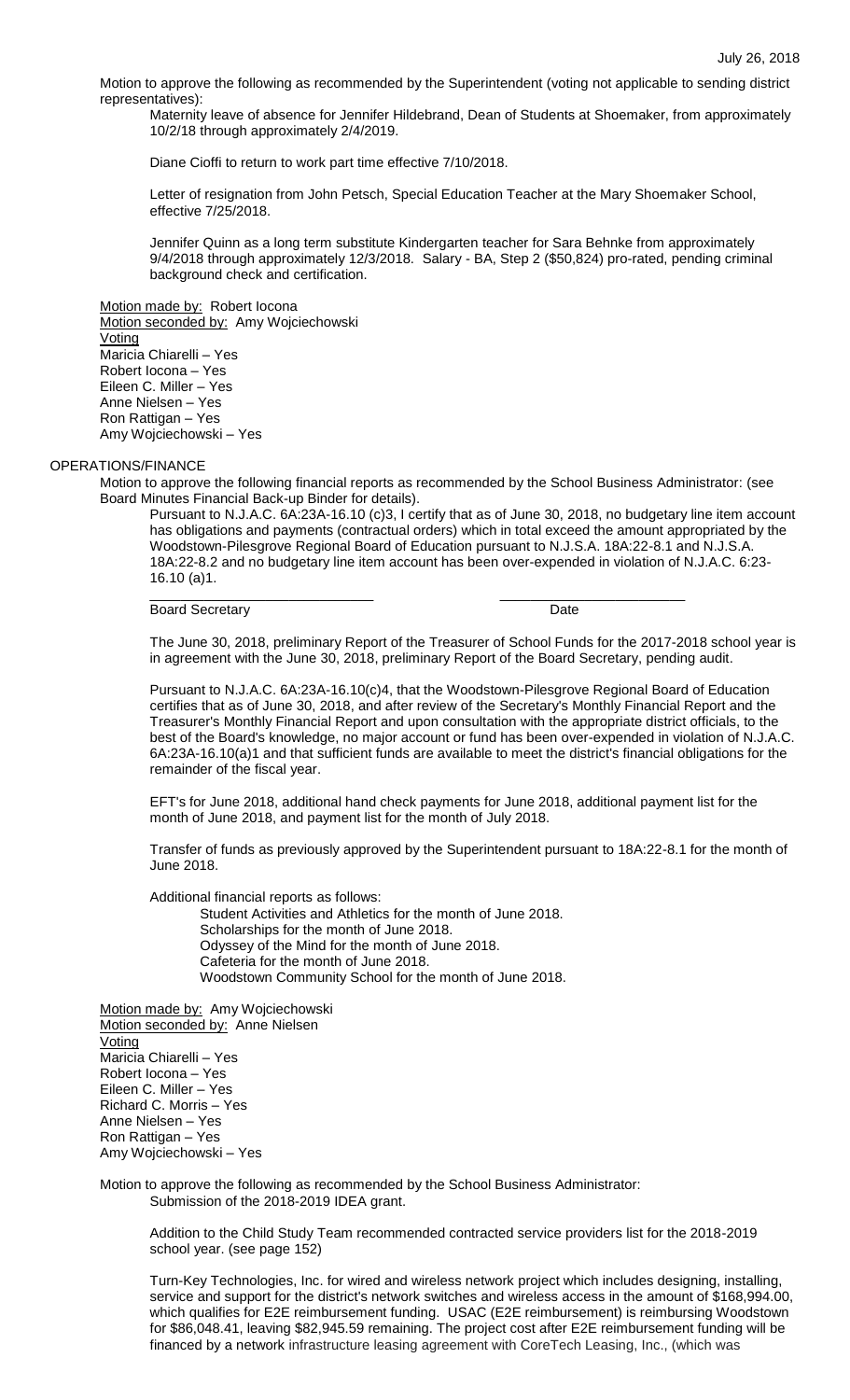approved at the May and June BOE meeting) in the amount of \$82,945.59, over a 5-year period. The annual payment is \$18,255.49. (attachment)

Accept the following donation from the Wistarburg-Ruritan Club to Woodstown High School Project Graduation Class of 2019 in the amount of \$150.00.

Accept the following donations for the district office:

The Remodeling Boys - Painting of the District Office - \$2,500.00 Virginia Grossman - Window Blinds and Office Seating - \$1,368.00 Rose Wang Chin - Office Seating and Carpet Protector Chair Mats - \$500.00 Deborah Lake - Bathroom Vanity/Sink, End Table - \$200.00 Joyce Rose - Entrance Mat - \$75.00

Request approval from the County Superintendent to transfer funds to General Administration account from Personal Services-Employee Benefits account in the amount of \$68,000.00 to cover Legal expenses and Property & Casualty premiums that were under-budgeted in 2017-2018 relative to actual experience.

Accept donation of time and materials from the Field Hockey student activity account for the purchase of a scoreboard from Nevco in the amount of \$4,807.92 (attachment). (Note: District will investigate other cost components and permit needs towards the installation of this project. These additional costs will also be funded by the Field Hockey student activity account. A subsequent motion to accept the latter parts of the donation will be forthcoming.)

Submission and acceptance of the Toshiba grant in the amount of \$5,000.00 for the high school for the purchase and implementation of an aquaponic system for use in the existing Oceanography & Agriculture courses, as well as the new Environmental Science course.

Land rental agreement with Mr. Myron Harvey in the amount of \$960.00.

Resolution appointing Hardenbergh Insurance Group as the districts broker of record for student accident coverage and statutory bonds.

2018-2019 Title III Consortium Memorandum of Understanding Agreement.

Renew Woodstown High/Middle School transportation contracts with B. R. Williams, Inc. at a CPI of 1.51 for the 2018-2019 school year. (see page 153 through 154)

Motion made by: Anne Nielsen Motion seconded by: Amy Wojciechowski Voting Maricia Chiarelli – Yes Robert Iocona – Yes Eileen C. Miller – Yes Richard C. Morris – Yes Anne Nielsen – Yes Ron Rattigan – Yes Amy Wojciechowski – Yes

Motion to approve the following as recommended by the School Business Administrator (voting not applicable to sending district representatives):

Contract with Pineland Learning Center for the attendance of middle school student (NJSmart #6216115392) effective September 7, 2018 at a cost of \$53,460.00 per student for the 2018-2019 school year:

Contract with the State of New Jersey Commission for the Blind and Visually Impaired for the following elementary students at a cost of \$1,900.00 per student for the 2018-2019 school year: NJSmart #7676025570

NJSmart # not available - student ID #330009

Contract with Partners In Learning, Inc., for elementary school student (NJSmart #4454197106) for the 2018-2019 school year.

Renew Mary S. Shoemaker and William Roper Early Childhood Learning Center transportation contracts with B. R. Williams, Inc. at a CPI of 1.51 for the 2018-2019 school year. (see page 153 through 154)

Motion made by: Robert locona Motion seconded by: Maricia Chiarelli **Voting** Maricia Chiarelli – Yes Robert Iocona – Yes Eileen C. Miller – Yes Anne Nielsen – Yes Ron Rattigan – Yes Amy Wojciechowski – Yes

OLD BUSINESS ITEMS – None.

NEW BUSINESS ITEMS – None.